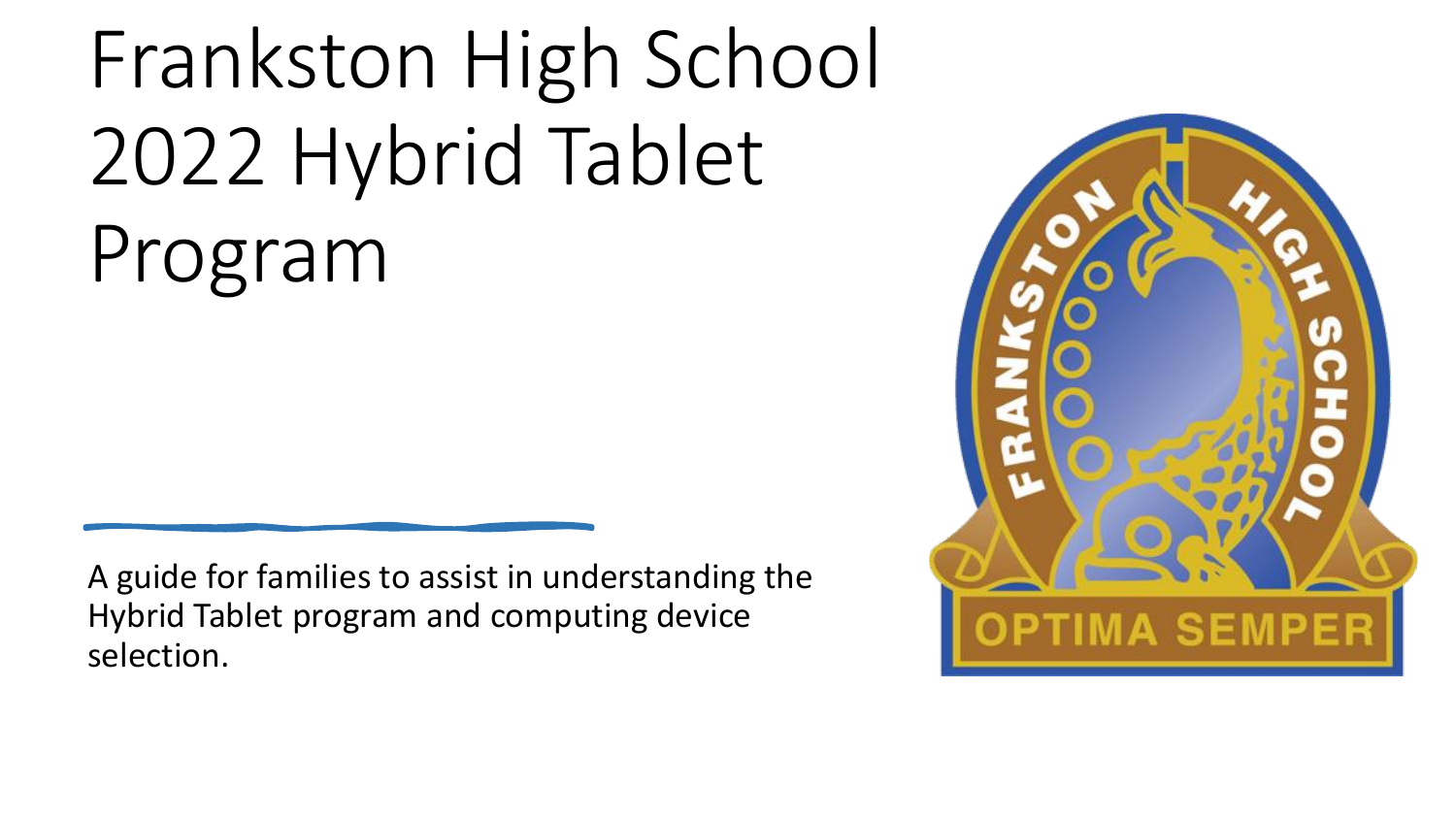

#### Tablet devices in the classroom

The use of tablet devices has been an integral part of the classroom at Frankston High School since 2006. There have been many demonstrated benefits to using a tablet device in an education setting.

Over the last decade, studies have repeatedly shown that when students solved science and math problems, performance improved significantly when they used a pen interface rather than a keyboard. Using the pen, they produced 56% more non-linguistic content (diagrams, symbols, numbers), which led to 9-38% improvement in performance.

Adding a precise, on-screen digital pen increases a student's ability to produce appropriate ideas, solve problems correctly, communicate and build on complex ideas, make accurate inferences about information, and learn during note taking and knowledge creation. The research shows this is one of the most important components in ensuring the suitability of a computer for learning.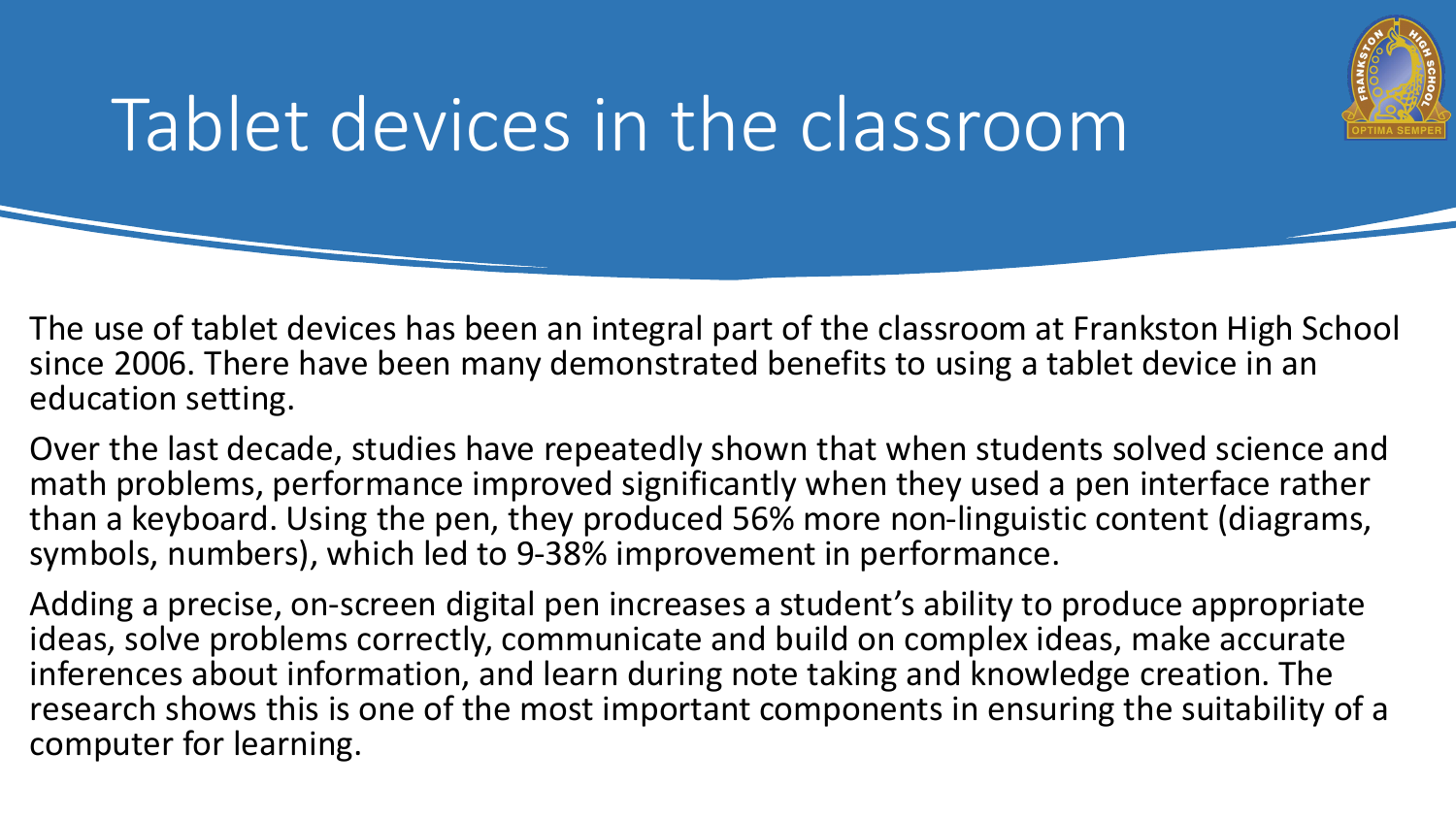

#### Software

- All students receive the following software regardless of device: (This software is available to students only while enrolled at Frankston High School)
	- School email account (similar to [xyz0001@fhs.vic.edu.au\)](mailto:xyz0001@fhs.vic.edu.au)
	- Microsoft Office 365
	- Adobe Creative Cloud
	- Various other packages depending on classes undertaken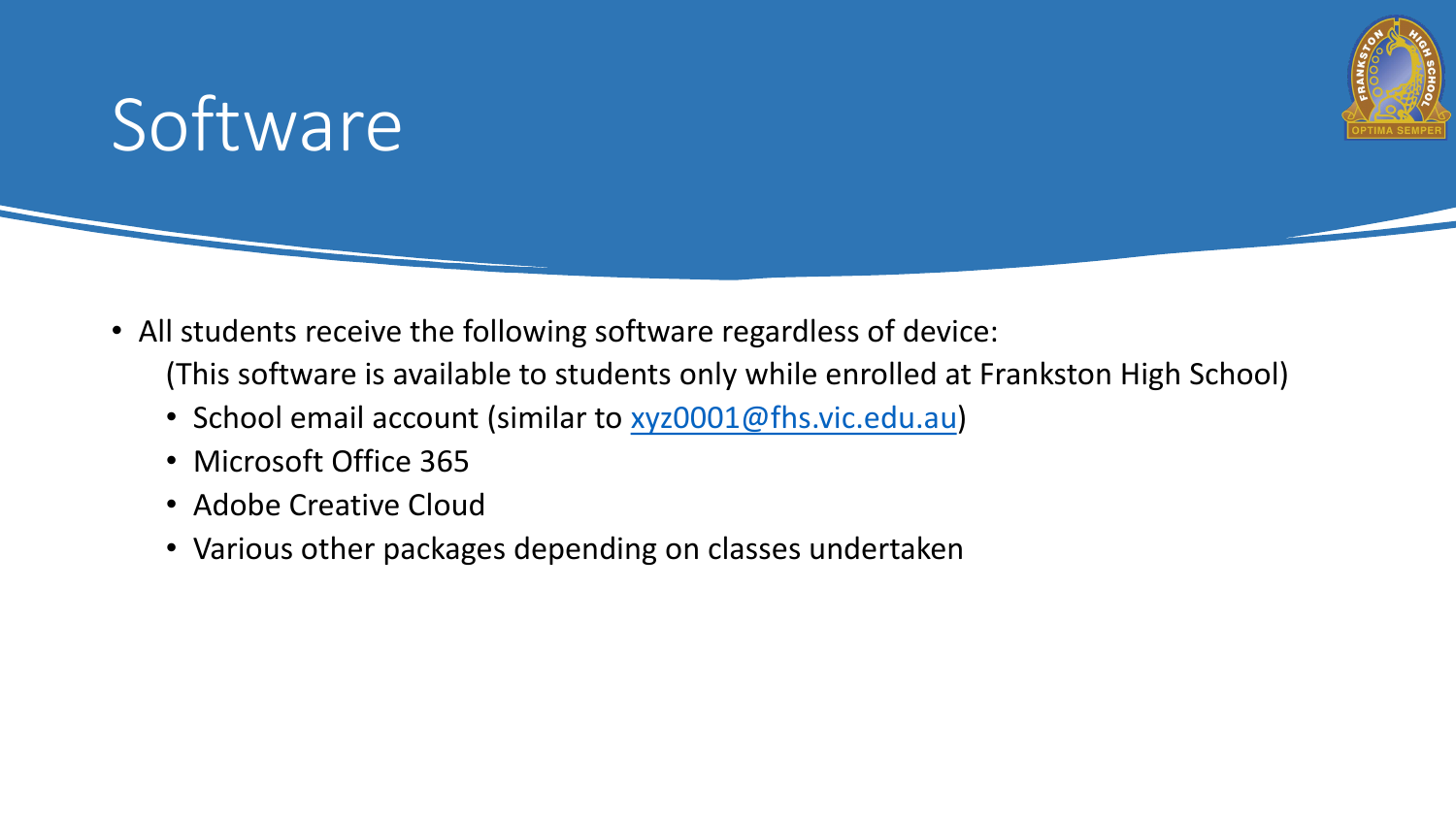

#### Hybrid Tablet BYOD Portal

Having very few variations of devices allows Frankston High School to provide the best possible support to those devices. We have an intimate knowledge of the selected devices, and spare "hot-swap" replacements for warranty and Accidental Damage Protection claims. This allow us to ensure your child can spend the most amount of time on their school work and worry less about technology problems. We prepare and test all required software on a standardised Windows image, and know that it will perform the best on these devices.

By providing a Hybrid Tablet BYOD Portal it allows us to provide you with:

- Availability of discounted education pricing and exclusive education device models
- Online ordering 24/7
- Phone and email support six days a week for the order process
- Multiple payment options, including humm90 (12 Months Interest Free) finance (some fees may apply)

Our partner for providing these nominated devices for 2022 is JB Hi-Fi. This provides you with the buying power of one of the largest retail groups in Australia, as well as the support and delivery options that come with that.

We understand that these devices represent a significant financial investment and we want to ensure that you can have confidence that you are investing in a device that is appropriate, reliable and well supported within the school.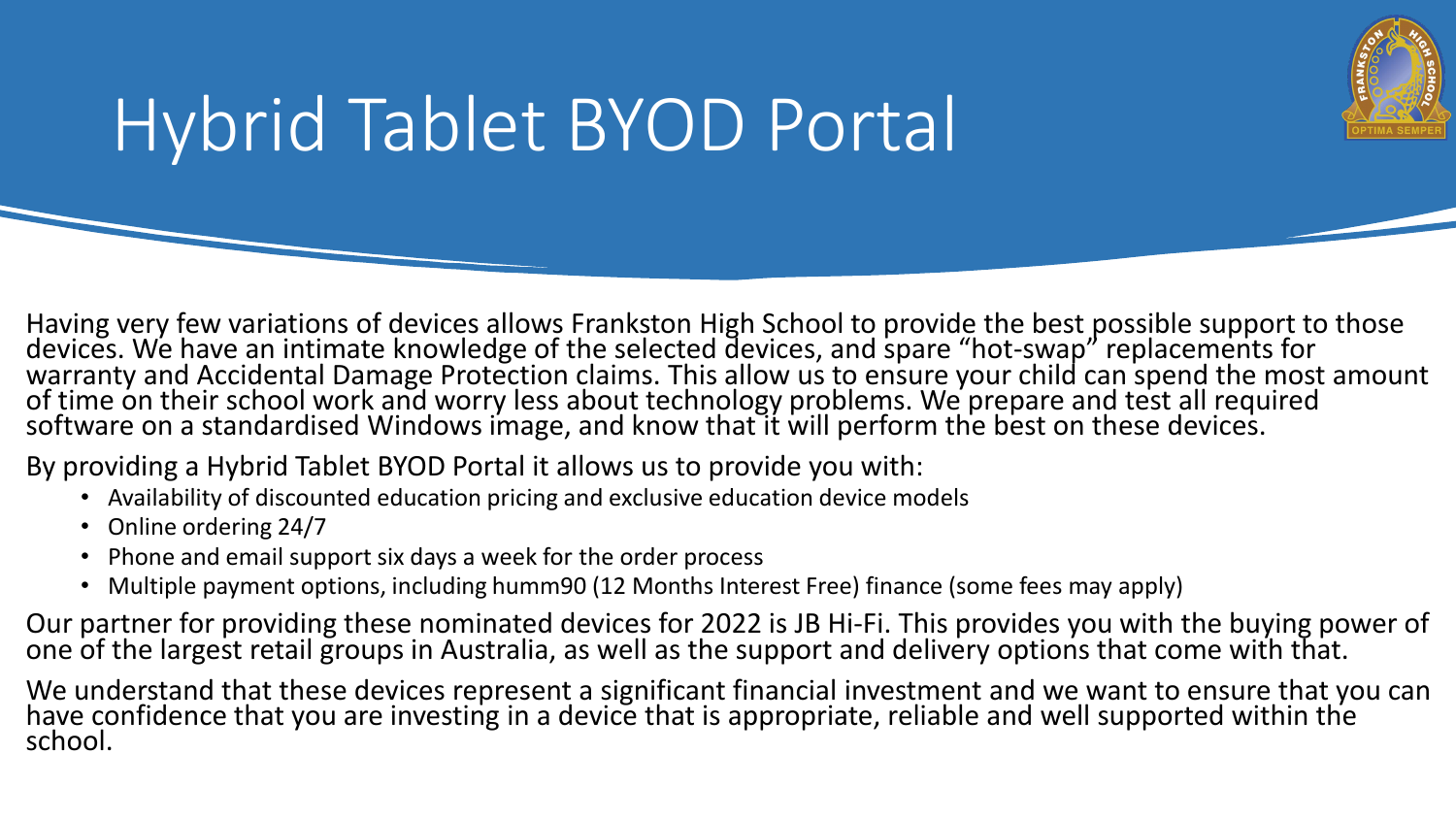

#### Device Options

- School recommended tablet device Microsoft Surface Pro 7+
	- Lightweight and portable
	- Powerful for its size
	- Long battery life
- School recommended lower cost device Microsoft Surface Go 3
	- Smaller and light weight
	- Sufficient power for the classroom, but limited
	- Acceptable battery life
- An Alternate device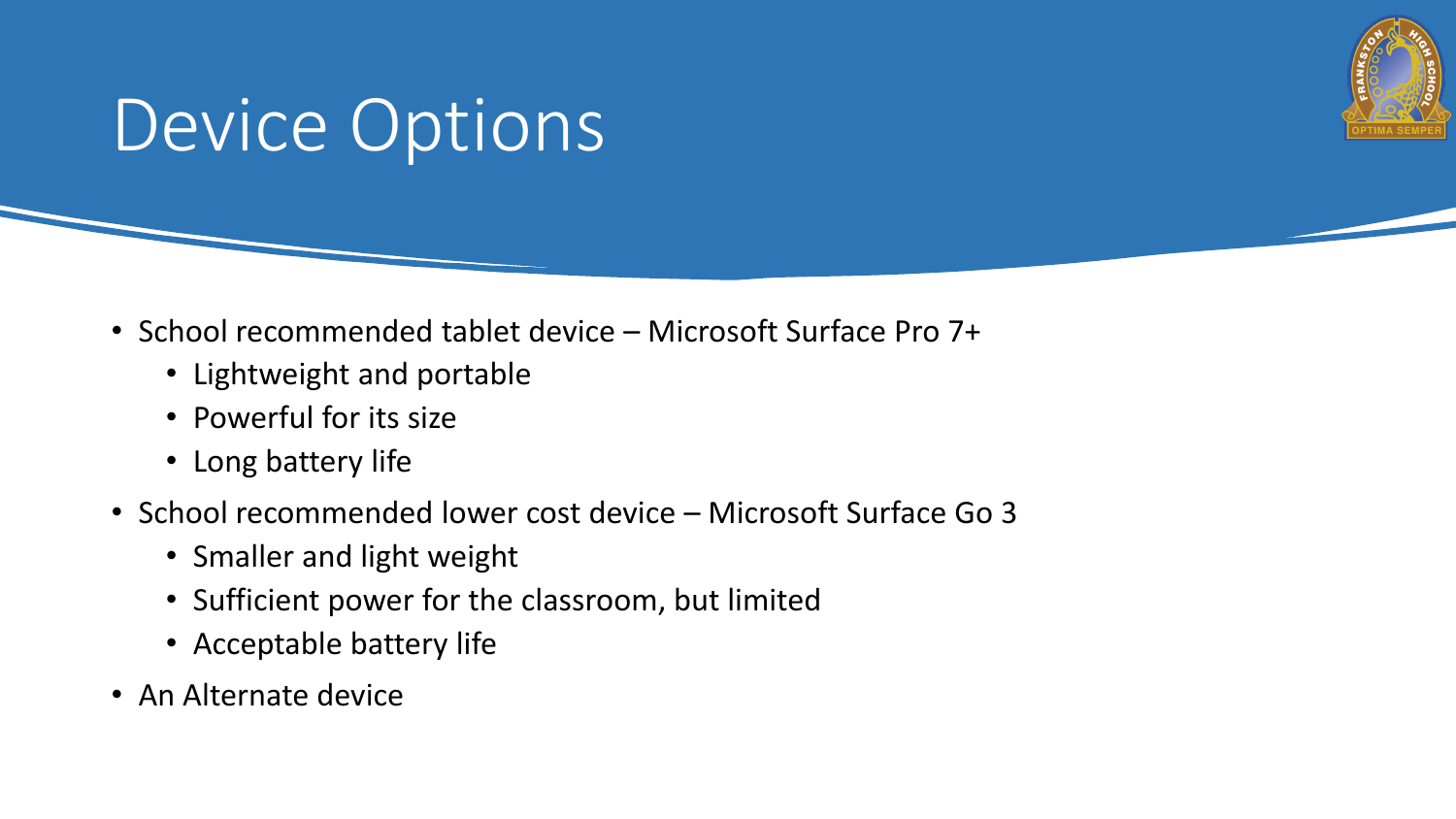#### Microsoft Surface Pro 7+



Bundle includes: Computing Device, Type Cover (Keyboard), Stylus/Pen, Carry Bag, Bump Case, Extended 3 Year Warranty

This device offers the best balance between portability, capability and cost. The Surface Pro 7+ has a much more powerful processor than the Surface Go 3, a higher resolution screen, better battery life, higher resolution cameras (both front and back) and a durable metal case.

The Surface Pro 7+ will allow your child to perform tasks in class quicker and multi-task more effectively. It can also be used as a tablet, which can allow for expanded experience in class with handwriting and art projects by using the included pen. The more powerful processor will make the Surface Pro 7+ more capable of meeting the ever increasing demands we place on technology, resulting in a longer useful lifespan of the device.

This device, if purchased through the school Hybrid Tablet program, will be imaged with Windows and all the initial software required for class and connected to the schools systems (Wi-Fi, Printers, etc) before you receive the device.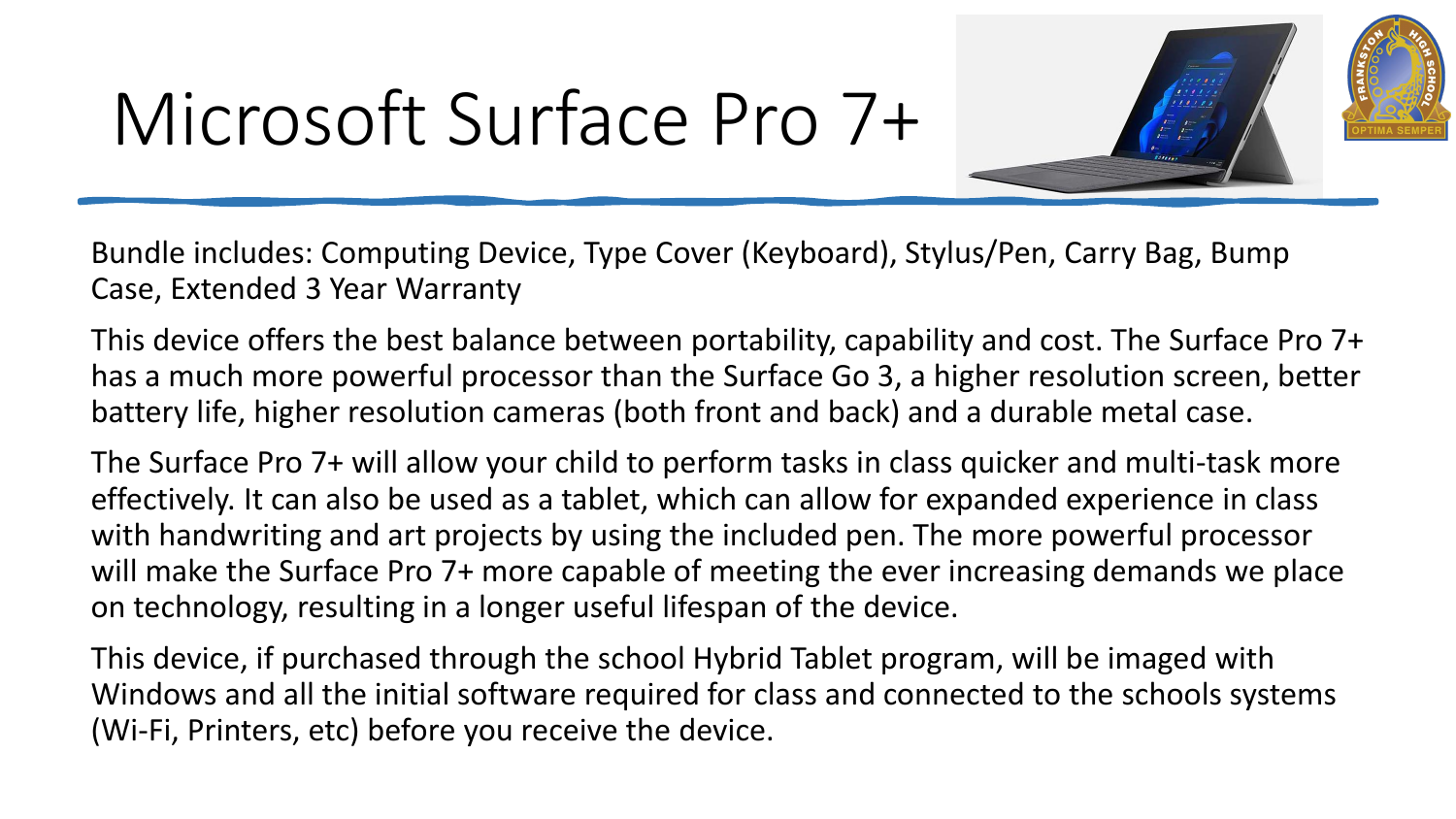

## Microsoft Surface Pro 7+

Tech Specs :

- Intel 11<sup>th</sup> Gen i5 Processor (i7 models available),
- 8GB Ram
- 128 or 256 GB Internal storage (SSD)
- 2736 x 1824 pixel 12.4" display
- Up to 15 hours battery life
- 5MP front facing camera
- 8MP rear facing camera
- Wi-Fi 6 802.1ax and Bluetooth 5.0
- Facial recognition login (Windows Hello)
- Weight: 770g
- Size: 292mm x 201mm x 8.5mm
- MicroSDXC card reader for expanding storage.

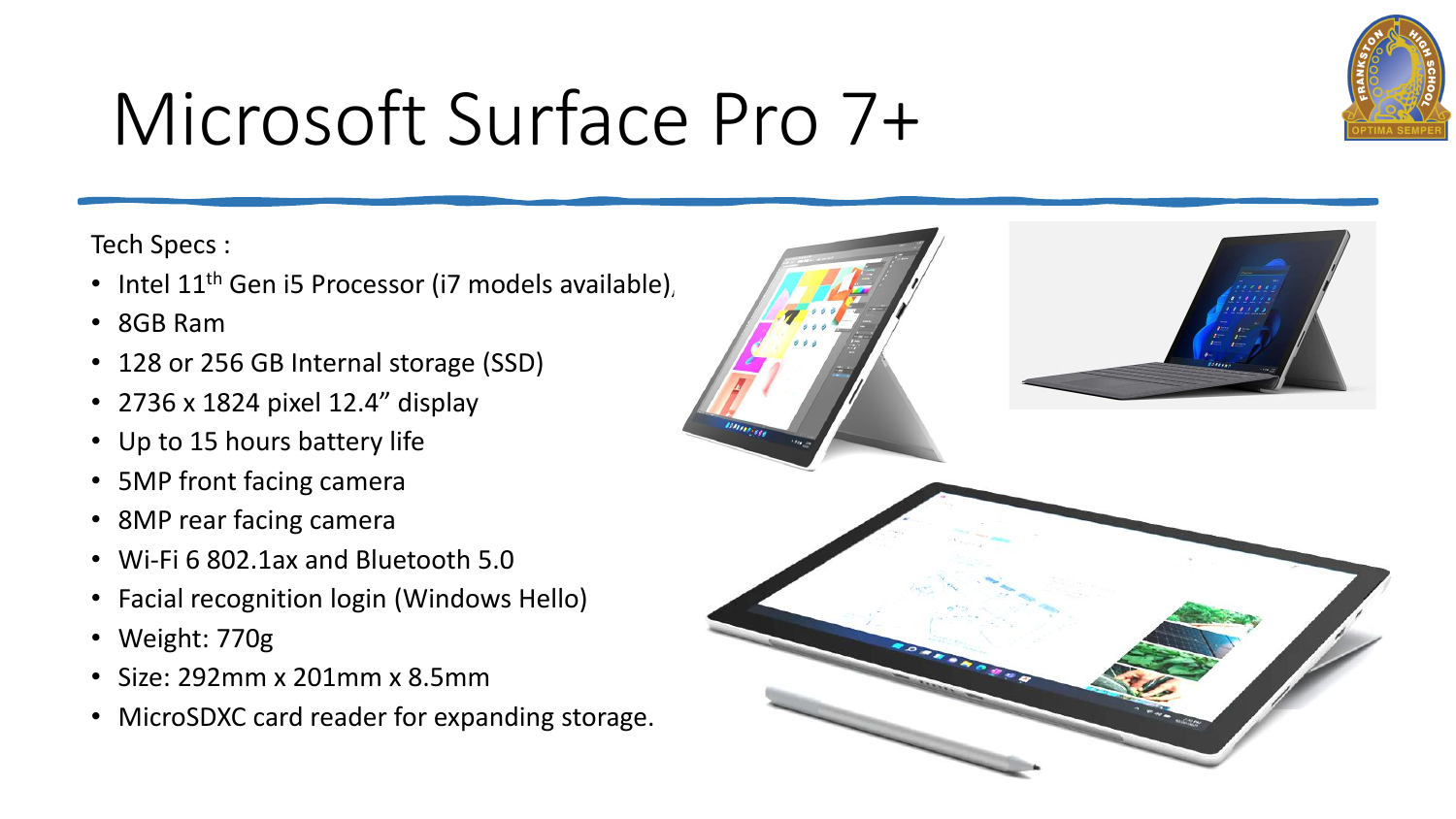## Microsoft Surface Go 3



Bundle includes: Computing Device, Keyboard, Stylus/Pen, Bump Cover, Carry Bag, and Extended 3 Year Warranty

The Surface Go 3 provides a basic tablet device, slightly larger than the size of an iPad, with sufficient power and features for a student to be able to use in the classroom up to year 10. It is a cheaper alternative to the Surface Pro 7+ and thus it is a slower, less powerful device, less battery life, smaller lower resolution screen and is only available with 128GB of storage. This device also has an all metal cover similar to the Surface Pro 7+. While this device is suitable for years 7-10, it will not be powerful enough for years 11 and 12.

This device, if purchased through the school Hybrid Tablet BYOD portal, will be imaged with Windows and all the initial software required for class and connected to the schools systems (Wi-Fi, Printers, etc) before you receive the device.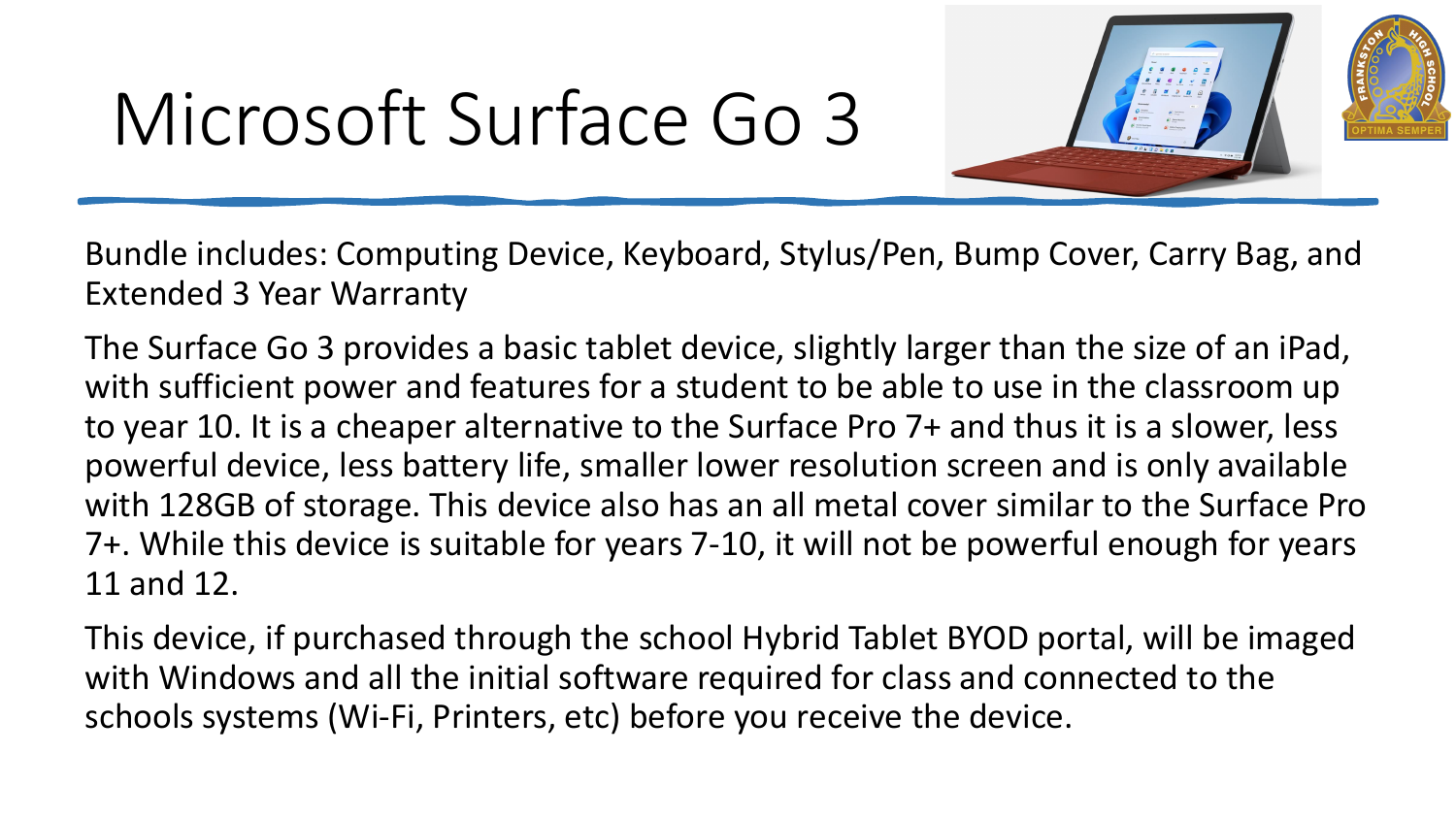

## Microsoft Surface Go 3

Tech Specs :

- Intel 10<sup>th</sup> Gen i3 Processor
- 8GB Ram
- 128 GB Internal storage (SSD)
- 1920 x 1280 pixel 10.5" display
- Up to 11 hours battery life
- 1080p front and rear facing camera
- Wi-Fi 6 802.1ax and Bluetooth 5.0
- Facial recognition login (Windows Hello)
- Weight: 0.544 Kgs
- Size: 245 mm x 175 mm x 8.3mm.
- MicroSDXC card reader for expanding storage.

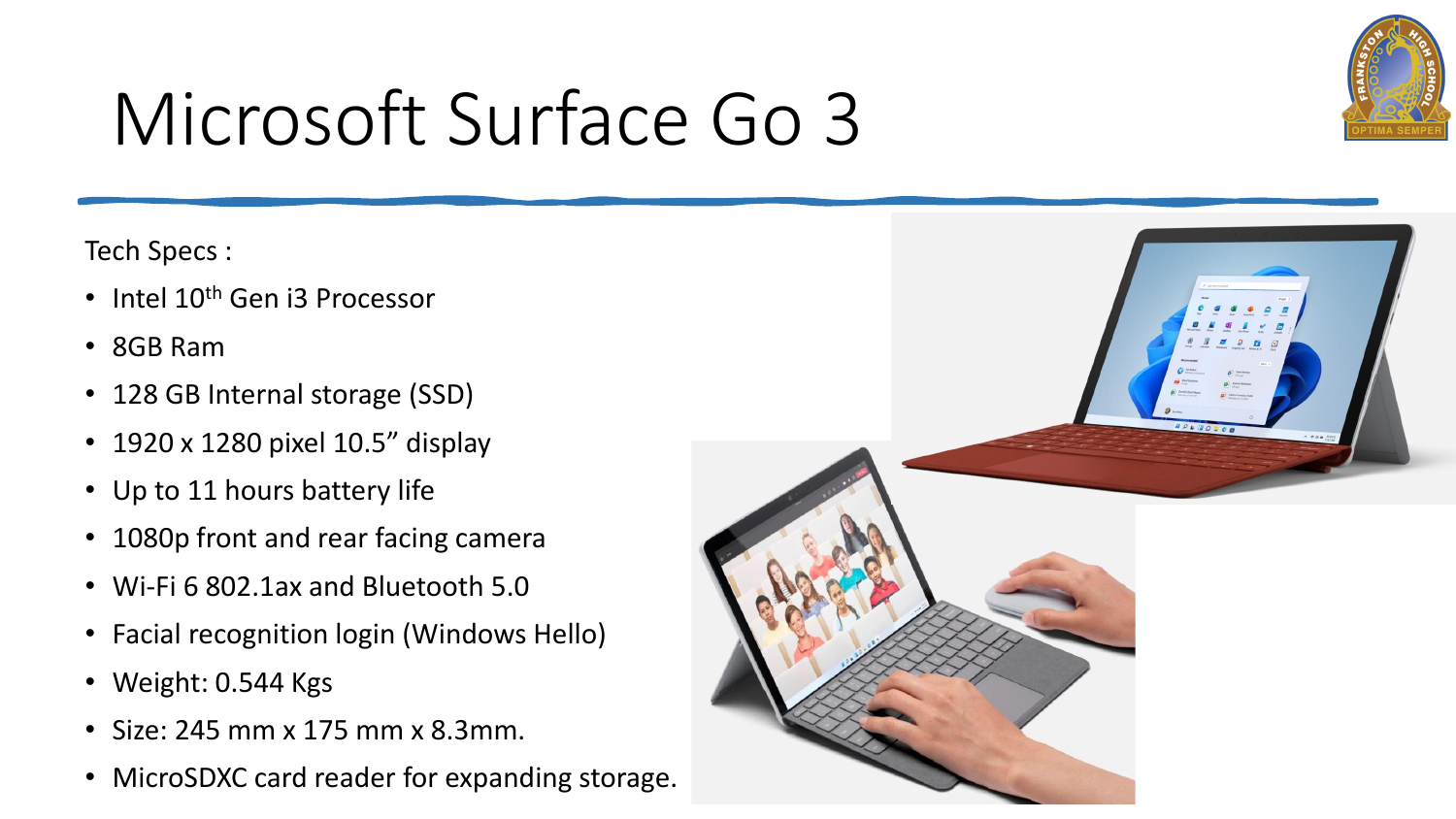

#### Extended Warranty

All devices purchased through the Frankston High School Hybrid Tablet BYOD portal comes with an "Advanced Warranty" for two years. In the bundle we include an extension to three years warranty as that is generally accepted to be the expected lifespan of a computing device (with care it can last much longer!). We will be able to offer onsite warranty support for the TypeCover/Keyboard and Stylus. Any other accessories will have standard manufacturers warranty, and any warranty support for those will need to be done through JB Hi-Fi.

The Microsoft Advanced Warranty allows us to offer warranty support and maintenance **on campus**. If your child has an issue with their device, keyboard or pen, they can bring it to the IT Office ServiceDesk and we will diagnose the cause of the problem. If the problem is determined to be a hardware issue we can exchange the device for a replacement on the spot (the warranty will carry over to the new device, and it will be replaced with the same model and same specs). We can perform these "hot-swaps" for the standard devices: Surface Pro 7+ i5 with 128gb SSD and 256GB SSD and the Surface Go 3 with 128GB SSD. If you purchase a higher spec model available through the portal (such as the very powerful i7 models), then we can organise for a replacement, usually in a few days, and offer a loan device until the replacement arrives.

This Microsoft Advanced Warranty reduces any student downtime while getting a device repaired or replaced. It removes the hassle of making calls to lodge claims, taking the device to a repair centre and picking it up, as well as being without a device for a period of time.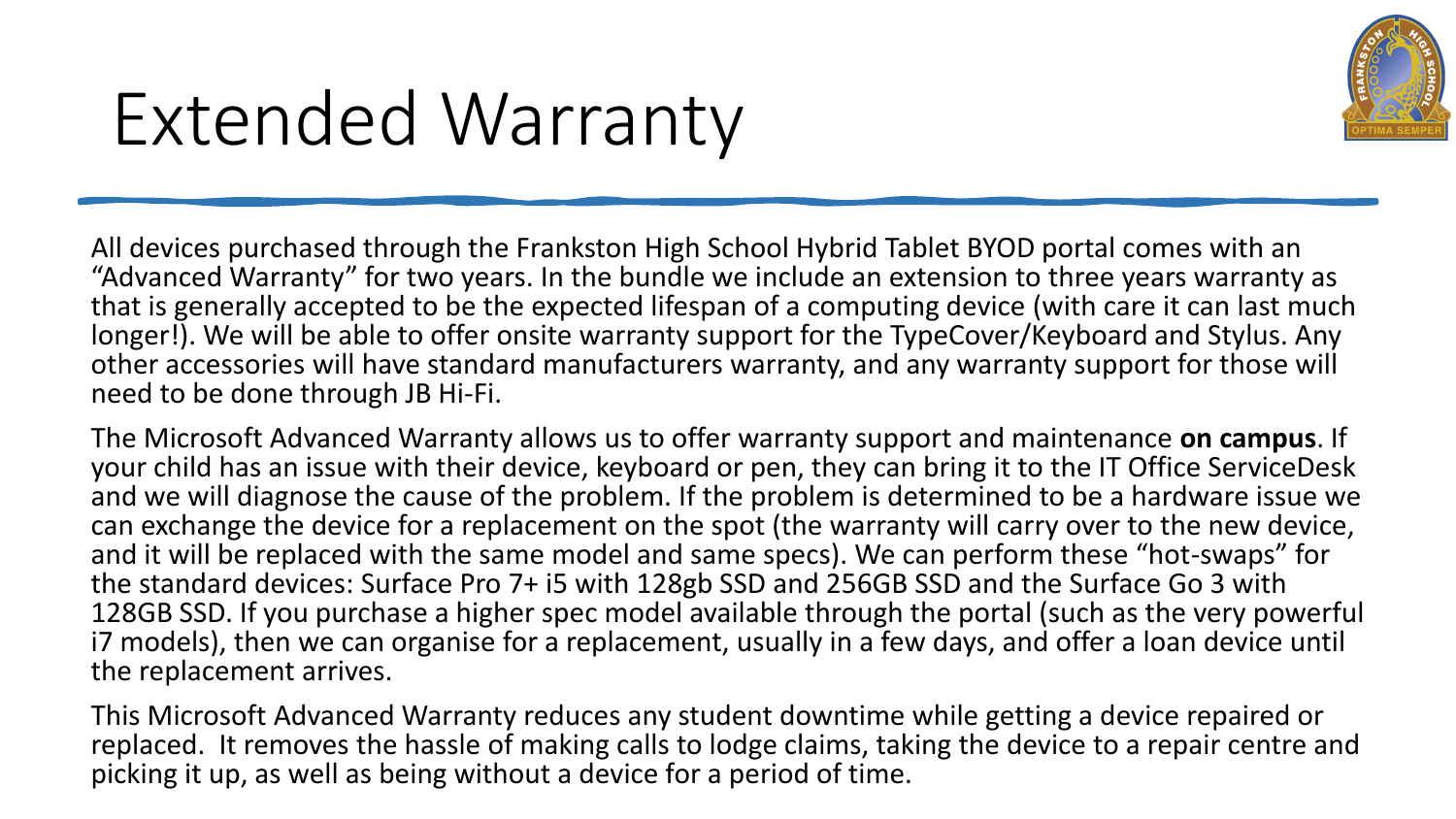

## Accidental Damage Protection

ADP (Accidental Damage Protection) is completely optional protection and must be "Nominated" at time of purchase, it can not be added on afterwards.

It covers the device for up to two or three claims (depending on the cover you select) of accidental damage over three years and one battery replacement. Like most insurance there is an excess on each claim of \$99.

This protection is commonly used to cover damage to the screen or from a dropped device. This helps to protect your investment in the device, and ensure you will not have any expensive repair bills in the event that an accident occurs to the device.

ADP is HIGHLY recommended to enable quick repairs or replacement of the device at a more affordable cost.

If you select this option there is a four day "cooling off" period. You will not be able to pay for the ADP add on at the time of purchase and will receive some communication from JB Hi-Fi to let you know of your options and that you are not required to take out ADP cover. After four days JB Hi-Fi will be in touch to complete the purchase of the ADP cover if you decide to continue with that purchase.

THIS DOES NOT COVER THEFT OR LOSS OF DEVICE – It is recommended to speak to your insurance company to discuss adding the device to your home insurance to cover loss or theft.

You may be able to get similar ADP cover as an extension of your home contents insurance

- Speak to your insurance company to find out your options
- If this is done through your home insurance then repairs and replacements will not be managed through the school, all claims and replacements will need to be organised through your insurance company.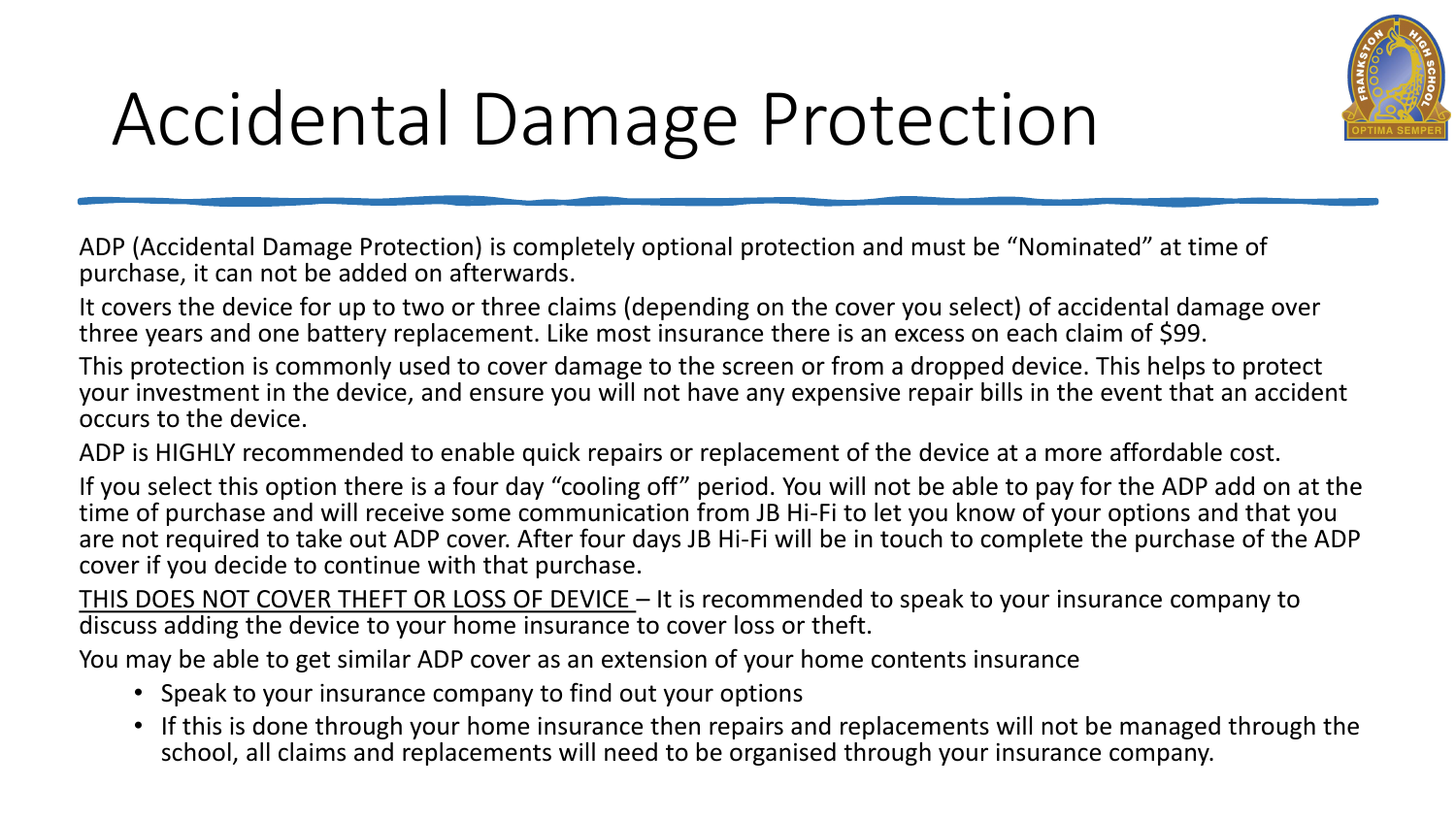

#### Alternate Device

- You are welcome to source a device outside the Frankston High School Hybrid Tablet program if you choose
- Alternate devices will only have limited support and we will do our best to help with any issues, however:
	- We can not provide hardware support
	- We can not provide warranty or "hot-swap" support
	- We can not Image the device to the school standard image
	- We can only provide basic support for the operating system and applications.
- Required Specifications
	- At least a dual core processor
	- At least 4GB memory (8GB highly recommended)
	- Internal storage of at least 128GB
	- Screen size of min 10" and max 16"
	- Must be able to hold a charge for the whole school day (6-7 hours)
	- Recommend that it is running Windows 10 (not 10s) for best compatibility with school systems
	- No more than four years old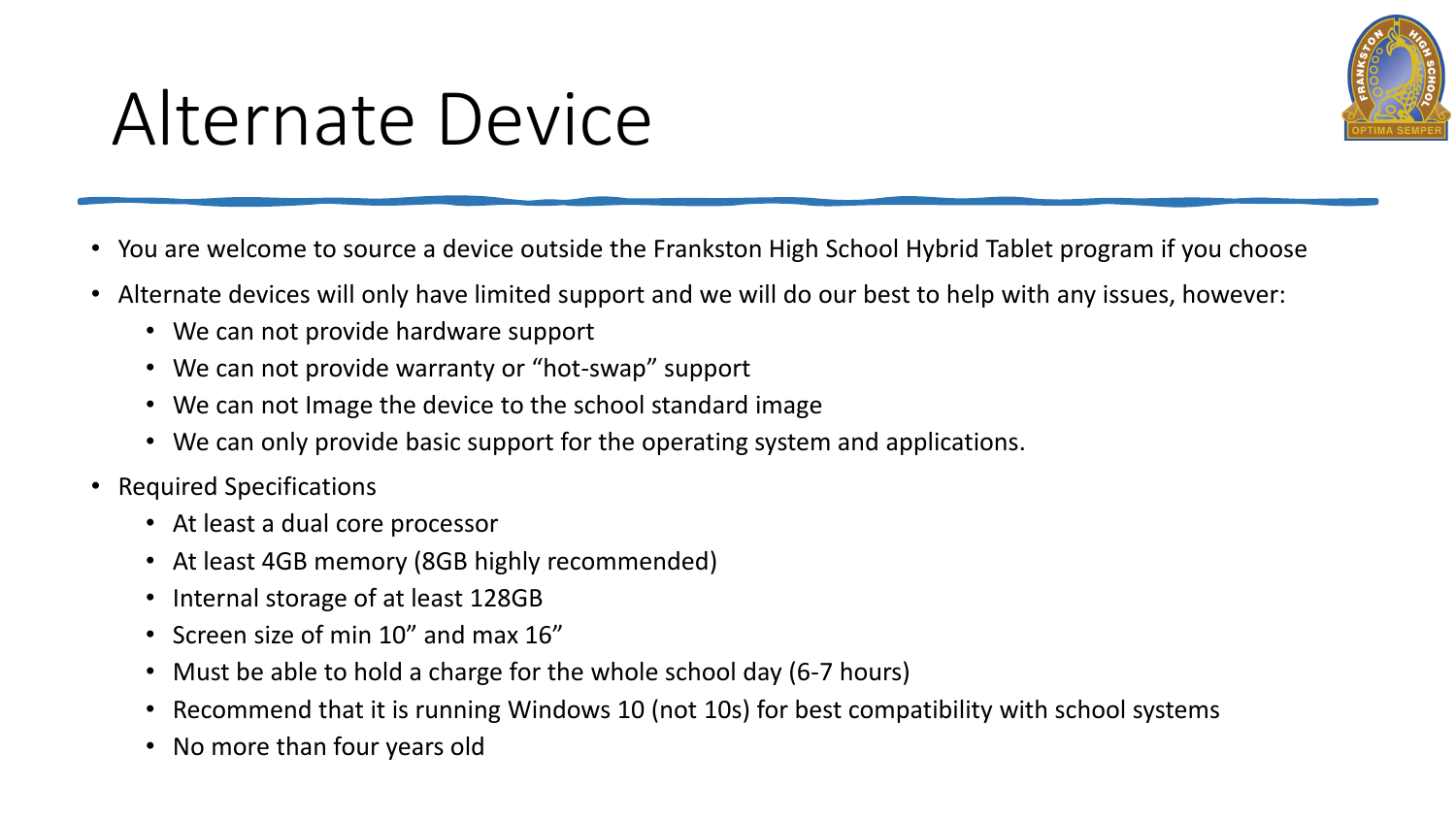

## Suggested Accessories

All accessories that are required for class are included in the device bundles in the Frankston High School Hybrid Tablet program. However some other accessories can be helpful and improve the students experience in class or during study time out side of class.

- Wired or wireless headset These can make some tasks that require listening or recording audio easier, particularly in a noisy environment
- Wireless bluetooth mouse While the trackpad in the devices is fully functional, some students find using a mouse easier on the wrist and more comfortable
- External hard drive The internal storage, while more than sufficient for normal school work, is limited. An external hard drive can provide additional, portable storage in the rare case that it is required, and is a cheaper alternative than a device with a larger built-in storage (the Surface Pro 7+ can also accept microSD cards to add a second slower hard drive)
- USB HDMI adaptor The listed Hybrid Tablet devices do not have a built in HDMI port for connecting the device to an external monitor or TV. If you intend on using a separate monitor or TV at home, then a USB C-HDMI adaptor will be required.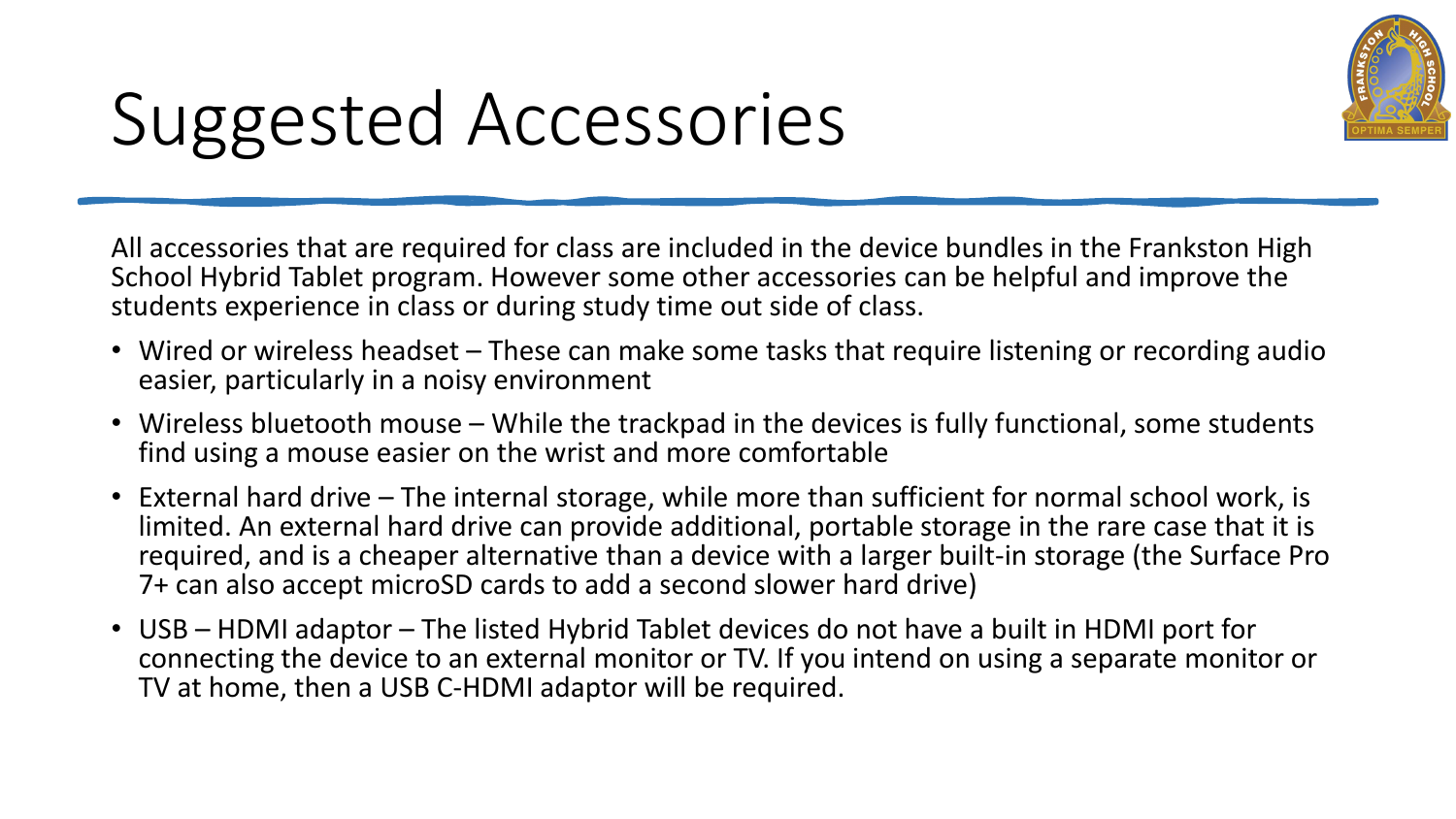

Hybrid Tablet Order Process

| Open the BYOD Portal      | You can order at jbeducation.com.au/byod and enter the School Code<br>"FRANKSTONHS22"              |
|---------------------------|----------------------------------------------------------------------------------------------------|
|                           |                                                                                                    |
| <b>Student Program</b>    | Select the appropriate student program                                                             |
|                           |                                                                                                    |
| <b>Delivery Method</b>    | Select a Delivery Method: Home Delivery or Store Pickup                                            |
|                           |                                                                                                    |
| <b>Select Device</b>      | Select the Device Bundle you have chosen                                                           |
|                           |                                                                                                    |
| Select Accessories        | Select any accessories you have chosen                                                             |
|                           |                                                                                                    |
| <b>Nominate ADP</b>       | Nominate for ADP coverage if you have decided to purchase that option.                             |
|                           |                                                                                                    |
| <b>Your Details</b>       | Enter your personal details, or login if you already have an account                               |
|                           |                                                                                                    |
| <b>Review Order</b>       | Review your order                                                                                  |
|                           |                                                                                                    |
| Payment                   | Fill in Payment Details: Credit Card, Bpay, humm90 (12 Months Interest Free)                       |
|                           |                                                                                                    |
| <b>Confirm ADP</b>        | If you have selected ADP coverage, you will need to confirm and pay for the ADP four<br>days later |
|                           |                                                                                                    |
| <b>Receive the device</b> | Pickup your order from your selected JB Hi-Fi Store or receive it via Home Delivery                |